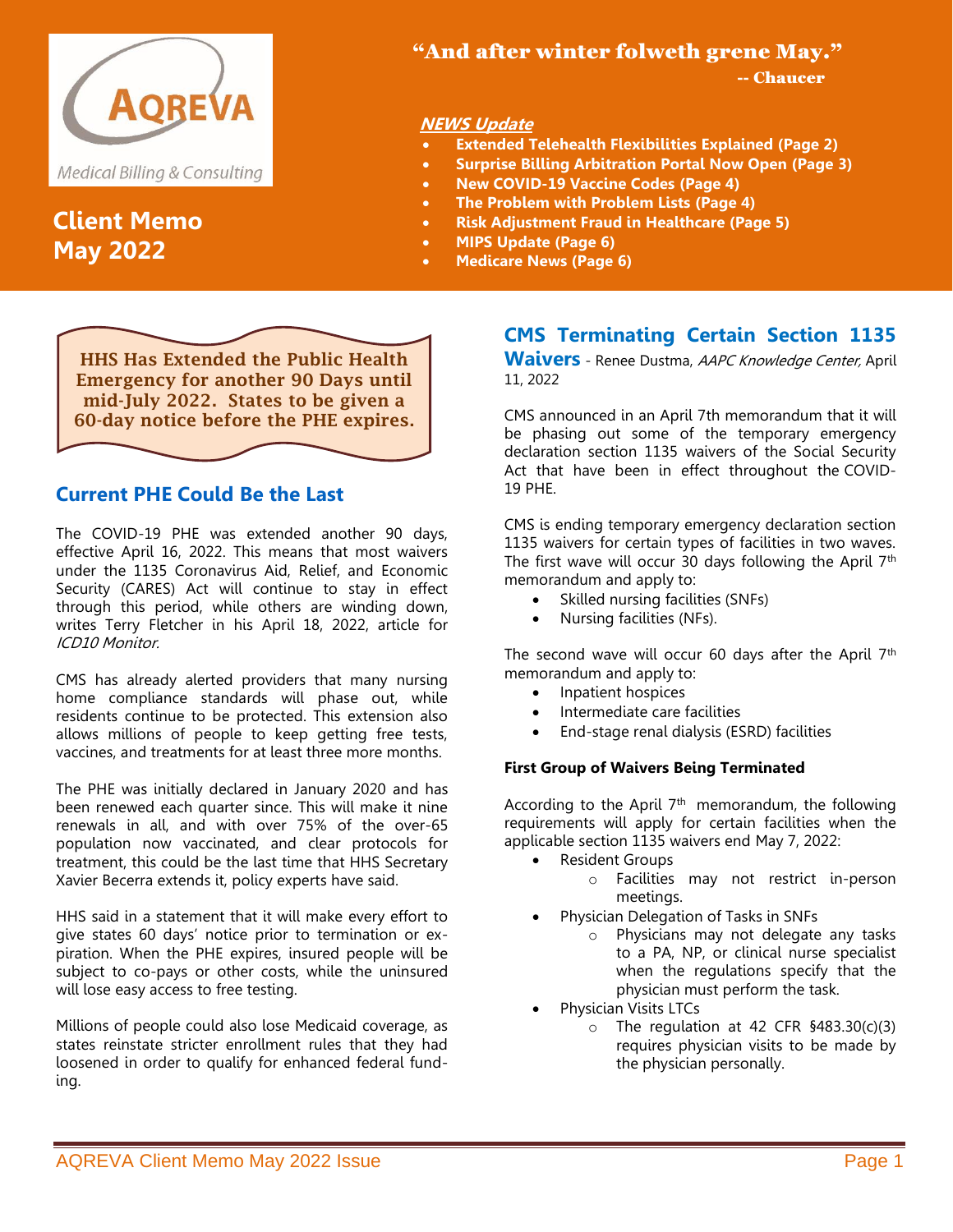- Physician Visits in SNFs/NFs
	- o Physicians and non-physician practitioners must perform in-person visits for nursing home residents.
- Quality Assurance and Performance Improvement (QAPI)
	- o LTCs must develop, implement, evaluate, and maintain an effective, comprehensive, data-driven QAPI program.
- Detailed Information Sharing for Discharge Planning for LTC Facilities
	- o LTCs must assist residents and their representatives in selecting a post-acute care provider using data such as standardized patient assessment data, quality measures, and resource use.
- Clinical Records
	- o When requested, LTCs must provide residents a copy of their medical records within **two** working days. While the waiver was in effect, facilities had 10 days to oblige such requests.

#### **Second Group of Waivers Being Terminated**

Listed below are a few of the requirements that will no longer be waived:

- Physical Environment for SNF/NFs
	- o When the waiver ends, so will the flexibilities that allowed for a non-SNF building to be temporarily certified and available for use by a SNF for COVID-19 positive residents; opening a NF as a temporary COVID-19 isolation and treatment location; and LTC facilities to be used to accommodate resident care in emergencies and situations needed to help with surge capacity.
- Outside Windows and Doors for Inpatient Hospice, ICF/IIDs and SFNs/NFs
	- o An outside window or outside door is required in every sleeping room.
- Life Safety Code for Inpatient Hospice, ICF/IIDs, and SNFs/NFs
	- o Specific LSC provisions, such as fire drills and temporary construction requirements will be reinstated.
- In-Service Training for LTC facilities
	- o SNFs and NFs require nursing assistants to receive at least 12 hours of in-service training annually.
	- o Nurse aides for SNF and NFs may not be employed longer than 4 months unless they have met the training and certification requirements.

# **Telehealth Flexibilities Extended**

Thomas B. Ferrante and Rachel B. Goodman, of Foley & Lardner LLP, explain these flexibilities in their March 17, 2022, article "Congress Extends Telehealth Flexibilities: 7 Things You Need to Know" for Foley's Health Care Law Today.

The 2022 Consolidated Appropriations Act was passed by the U.S. House and Senate on March 9th and 10th, 2022, and signed into law by the President on March 15, 2022.

The Act extends certain telehealth flexibilities for Medicare patients for 151 days after the official end of the federal public health emergency.

#### (Note: the PHE has been extended into mid-July 2022.)

Whether the PHE ends in April or at some later date, telehealth stakeholders will have a brief 5-month glide path for certain telehealth flexibilities instituted during the PHE. Legislation is essential because without Congressional action, CMS does not have the authority to allow most of the flexibilities to continue once the PHE ends.

Thus, the newly adopted law will prevent a "telehealth cliff" in Medicare when the PHE expires, while also enabling Congress to review further data from CMS and other sources regarding the use of telehealth to enact permanent policy changes.

Here are the key takeaways on how the new legislation will affect the telehealth industry:

#### **Medicare Pays for Telehealth Provided at Home**

Perhaps the biggest change provided by the Act is the new definition of "originating site" to mean "any site in the United States at which the eligible telehealth individual is located at the time the service is furnished…including the home of an individual."

Before the PHE, the statute restricted Medicare coverage to services delivered to patients located at hospitals and other provider facilities (i.e., not the patient's home).

The PHE flexibilities waived the originating site requirement for telehealth services, allowing providers to receive Medicare payment for delivering telehealth services to patients at home. The new law continues this flexibility for 151 days past the end of the PHE.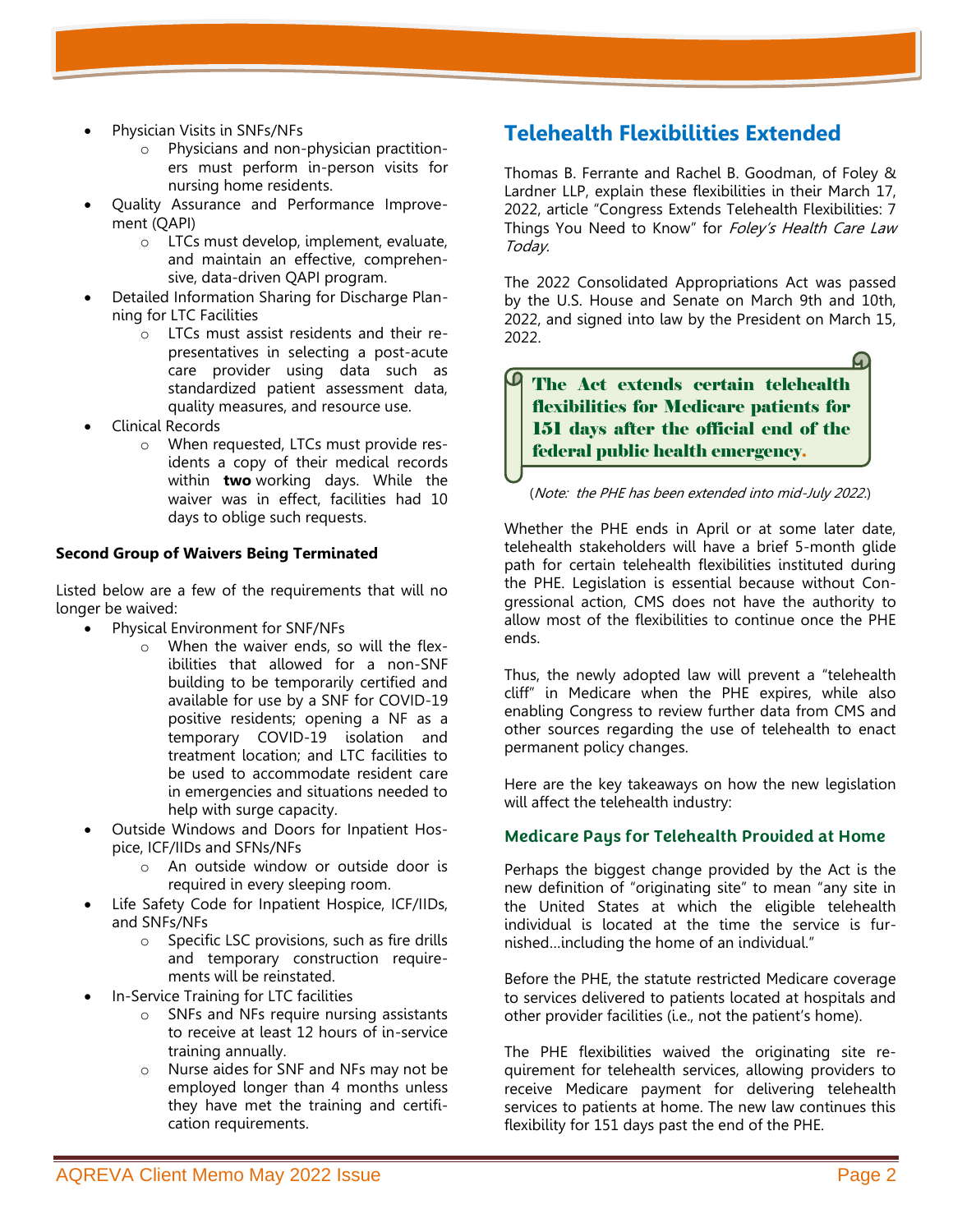#### **Expands List of Telehealth Practitioners**

Prior to COVID-19, only physicians, nurse practitioners, physician assistants, and other specified providers could deliver Medicare covered telehealth services. Under the new law, the list of telehealth practitioners will continue to be expanded to include qualified occupational therapists, physical therapists, speech language pathologists, and audiologists for 151 days past the end of the PHE.

#### **Payment for Audio-Only Telehealth Continues**

Currently, Medicare covers audio-only telehealth under temporary waivers that will expire when the PHE ends. In the new legislation, Medicare coverage of audio-only telehealth services remains for 151 days after the PHE ends.

Without this extension, *once the PHE concludes, the emergency waiver authority ends, and so would have audio-only telehealth.*

#### **In-Person Requirement for Mental Health Services via Telehealth Delayed**

In December 2020, Congress imposed new conditions on telemental health coverage under Medicare, creating an in-person exam requirement alongside coverage of telemental health services at a patient's home that was intended to go into effect when the PHE ends. The law included a requirement for an in-person visit within six months of the first telehealth service and subsequent inperson visits every 12 months thereafter.

Now, this in-person requirement for mental health services furnished through telehealth is delayed until the 152nd day after the PHE sunsets.

#### **Extension for FQHCs and RHCs**

Prior to the pandemic, federally qualified health centers (FQHCs) and rural health clinics (RHCs) were limited to serving as an originating site (the location of the patient) for telehealth services. The proposed legislation would extend flexibilities put into place by the CARES Act, allowing FQHCs and RHCs to serve as distant sites (the location of the practitioner) for an additional 151 days after the expiration of the PHE.

#### **Extension of First Dollar Coverage for Telehealth under HDHP/HSA Plans**

During the COVID-19 PHE, Congress issued temporary relief for telehealth and High Deductible Health Plans and Health Savings Accounts, allowing coverage for telehealth services without plan members incurring costs

even before plan members' deductibles are met (i.e., first-dollar coverage).

This relief initially expired on December 31, 2021. *Now, under the new law, this flexibility is reinstated for the period of March 31, 2022, through December 31, 2022*.

#### **Study COVID-19 Related Telehealth Changes under Medicare & Medicaid**

The new Act directs MedPAC, the Medicare Payment Advisory Commission, to conduct a study on the expansion of telehealth services and to analyze:

- (i) the utilization of telehealth;
- (ii) Medicare program expenditures on telehealth services;
- (iii) Medicare payment policies for telehealth services and alternate approaches to such payment policies;
- (iv) implications of expanded Medicare coverage of telehealth services on beneficiary access to care and the quality of care; and
- (v) other areas determined by MedPAC.

While the flexibilities contained in the Consolidated Appropriations Act of 2022 should help the industry avoid a "telehealth cliff," like other flexibilities, they are temporary. Thus, telehealth stakeholders must continue to wait for more permanent changes to open access and reimbursement for providing telehealth services to Medicare beneficiaries.

## **Surprise Billing Arbitration Portal Open**

The online portal for resolving payment disputes between payers and providers for certain out-of-network charges is now open, CMS announced April 18th .

The [portal](https://nsa-idr.cms.gov/paymentdisputes/s/) initiates what's known as the federal independent dispute resolution process, a key part of the No Surprises Act that outlaws balance bills in most cases. As a last resort, it allows payers and providers to resolve payment disputes using an arbitration style similar to the model adopted by Major League Baseball in salary negotiations, writes Samantha Liss in her Healthcare Dive April 29, 2022, article.

Providers have taken issue with the arbitration process outlined in an interim rule, which has resulted in numerous [lawsuits](https://www.healthcaredive.com/news/hospitals-sue-over-surprise-billing-ban-why/617543/) from various provider groups, including the AHA and the AMA.

The interim final rule instructed third-party arbiters to start with the presumption that the qualifying payment amount, or median in-network rate, is the appropriate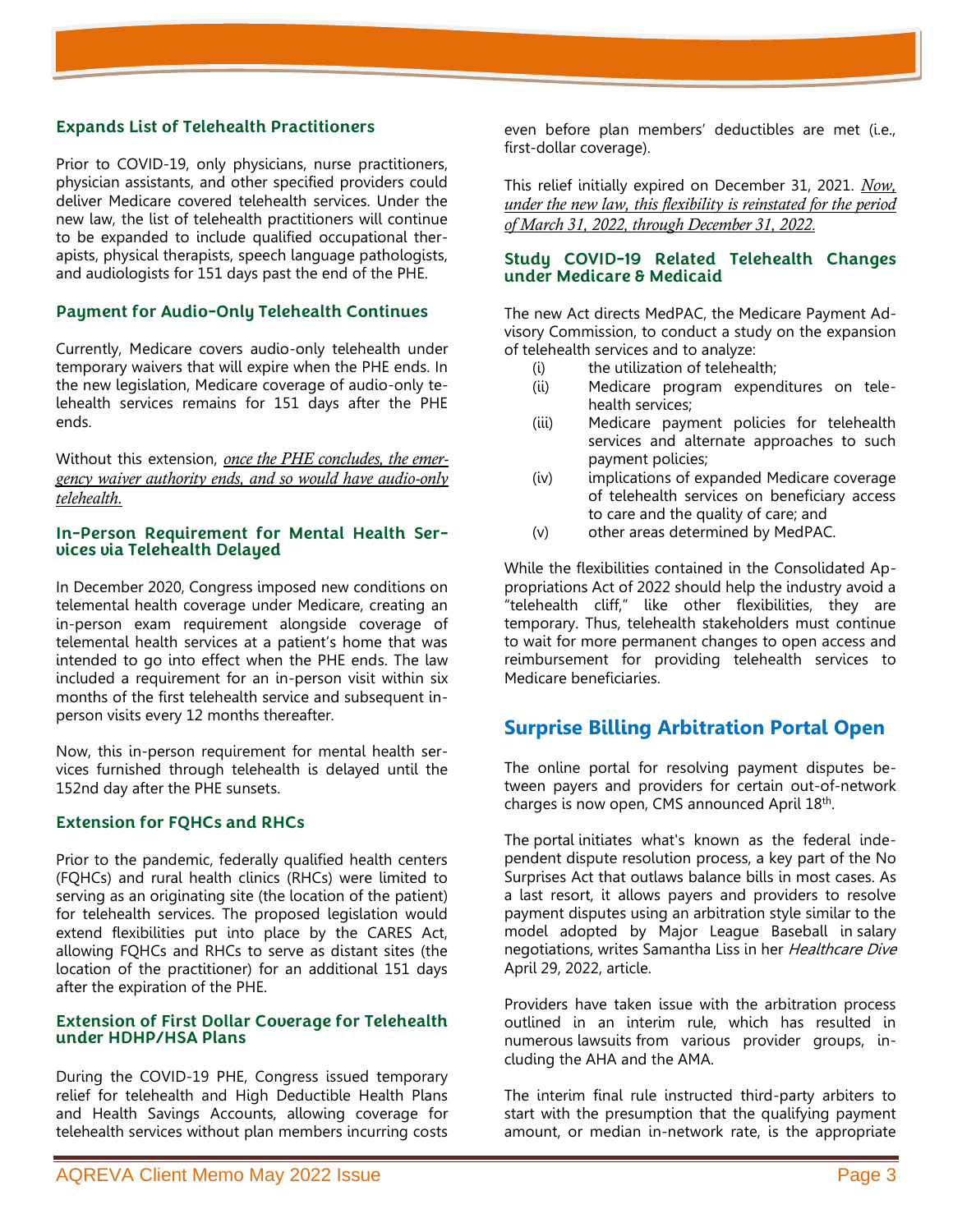payment amount for providers when disputes between payers and providers arise.

A federal judge sided with providers in their lawsuit and struck down this piece of the rule, noting that the law as written by Congress, unlike the rule, didn't "weigh any one factor ... more heavily than the others."

That ruling forced regulators to pull back guidance for arbiters online and delay the opening of the portal.

The revised guidance online does not instruct arbiters to begin with the presumption that the qualifying payment amount is the correct amount. However, it does outline what arbiters must consider in choosing an offer amount from either the payer or providers. The arbiter must consider the qualifying payment amount and additional credible information, according to the guidance.

### **New COVID-19 Vaccine Codes**

The March 2022 issue of CPT® Assistant Special Edition introduces and provides guidance on the appropriate use of the new Moderna booster dose–specific COVID-19 vaccine product code (91309) and its associated vaccine administration code (0094A).

Effective March 29, 2022. when administering the new Moderna booster (vaccine CPT code 91309), the new administration code is:

#00094A Immunization administration by intramuscular injection of severe acute respiratory syndrome coronavirus 2 (SARS-CoV-2) (coronavirus disease [COVID-19]) vaccine, mRNA-LNP, spike protein, preservative free, 50 mcg/0.5 mL dosage, booster dose

> $\blacktriangleright$  (Report 0094A for the administration of vaccine 91309)<

Please note that using administration code 0013A is only for the 3<sup>rd</sup> dose of the Moderna vaccine (cpt code 91301).

| Vaccine<br>Code | <b>Administration</b><br>Code | <b>Name</b> | <b>NDC Code</b> |
|-----------------|-------------------------------|-------------|-----------------|
| 91301           | $0013A$ 3 <sup>rd</sup> dose  | Moderna     | 80777-0273-10   |
| 91309           | 0094A Booster                 | Moderna     | 80777-0275-05   |
| 91307           | $0073A$ 3 <sup>rd</sup> dose  | Pfizer      | 59267-1055-01   |
| 91307           | 0074A Booster                 | Pfizer      | 59267-1055-01   |
| 91310           | 0104A Booster                 | Sanofi Past | 49281-0618-20   |

The April 2022 issue announced new CPT codes that will be effective upon receiving Emergency Use Authorization or approval from the FDA.

Code 0074A is the new vaccine booster dose administration code to be reported with Pfizer's already established vaccine product code (91307) for patients aged 5 through 11 years of age.

> #00074A Immunization administration by intramuscular injection of severe acute respiratory syndrome coronavirus 2 (SARS-CoV-2) (coronavirus disease [COVID-19]) vaccine, mRNA-LNP, spike protein, preservative free, 10 mcg/0.2 mL dosage, diluent reconstituted, trissucrose formulation; booster dose

The new Sanofi Pasteur vaccine product booster dose code (91310) is associated with vaccine administration code (0104A).

> #●0104A Immunization administration by intramuscular injection of severe acute respiratory syndrome coronavirus 2 (SARS-CoV-2) (coronavirus disease [COVID-19]) vaccine, monovalent, preservative free, 5 mcg/0.5 mL dosage, adjuvant AS03 emulsion; booster dose

> > $\blacktriangleright$  (Report 0104A for the administration of vaccine 91310)<

The full list of all COVID-19 vaccine and administration codes, along with NDC numbers, can be viewed at: <https://www.ama-assn.org/find-covid-19-vaccine-codes>

# **[The Problem with Problem Lists](https://icd10monitor.com/the-problem-with-problem-lists/)**

Problem lists are a problem because often they are not updated, states Rose T. Dunn in her April 18, 2022, article for *ICD10 Monitor*.

Over the last year, we have heard much about Medicare Advantage health plans being investigated or fined by the government for false claims. The government has focused on the reporting of unsupported chronic conditions and the reporting of acute conditions, such as acute stroke, that really should have been coded as "history of."

The reader needs to keep in mind that MA payers are paid more by CMS for reported conditions, typically chronic conditions.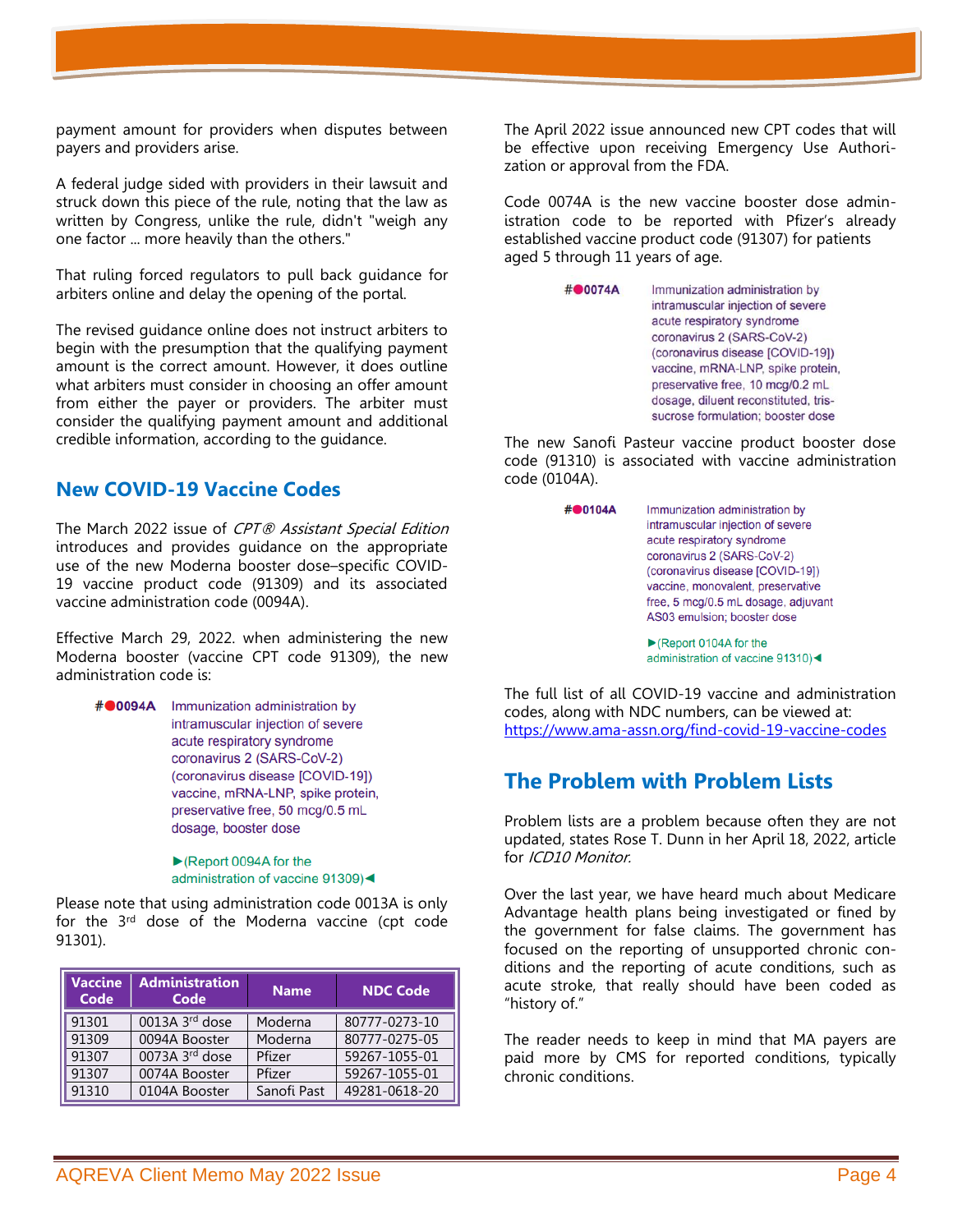First, just because a condition appears on the problem list doesn't mean that the provider addressed it during the encounter. We all know that problem lists are a problem in themselves, because **often they are not updated, and some conditions listed on the problem list have long ago been resolved and are no longer active.**

**Second**, every encounter's documentation must stand on its own. We should expect that the encounter's documentation supports MEAT – M for monitoring, E for evaluating, A for assessing, and T for treatment – for *any condition that is reported on the claim*. If the MEAT documentation is not there for each of the conditions, then only those conditions that are recorded and supported by the provider's documentation should be coded.



Only those conditions that are recorded and supported by the provider's documentation should be coded.

The U.S. Department of Health and Human Services) Office of Inspector General (OIG) lists in its top 25 recommendations to reduce healthcare fraud its intention to provide targeted oversight of Medicare Advantage organizations.

To stay out of the OIG crossfire, coding professsionals need to uphold the integrity of each claim by ensuring claims are supported by the documentation that occurred at the time of the patient's visit – and they just need to say "no" when they are being pressured to do something that is not compliant. (Rose T. Dunn, MBA, RHIA, CPA, FACHE, FHFMA, CHP is an AHIMA-approved ICD-10-CM/PCS Trainer)

## **Risk Adjustment Fraud in Healthcare**

The law firm of Constantine Cannon offers insights into risk adjustment fraud and how to avoid it. Risk adjustment fraud occurs when insurers who contract with the government to provide coverage for beneficiaries, and others working with those insurers, seek to game the healthcare system by inflating the risk profile of patients, because inflated risk profiles mean more money for the insurers and others.

CMS recognizes that beneficiaries with particular conditions are more expensive to treat than healthy beneficiaries. Accordingly, CMS make additional "risk adjustment" payments for beneficiaries treated for certain costly diseases, reducing incentives for plans to avoid enrolling sicker beneficiaries.

These risk adjustment payments are calculated based on members' diagnoses. Medicare and Medicaid are vulnerable to a variety of fraudulent practices aimed at improperly inflating members' diagnostic data, and thus inappropriately increasing risk adjustment payments.

Both MA plans and providers face FCA liability for fraudulent risk adjustment practices. MA plans are responsible for the content of all risk adjustment data they submit to CMS, whether those codes were identified by providers or by the MA plan itself during a retrospective review of patient medical charts.

[Providers](https://constantinecannon.com/practice/whistleblower/whistleblower-types/healthcare-fraud/provider-fraud/) may be held liable for causing false risk adjustment submissions, particularly where the provider shares in the fraudulently obtained payments.

Upcoding is one of the recurring examples of fraudulent risk adjustment healthcare practices listed on the Constantine Cannon webpage.

Upcoding as risk adjustment fraud includes:

- Making it up, i.e., submitting claims for payment when the patient does not have, or was not treated for the condition.
- Exaggerating the severity of the patient's condition to submit codes that risk adjust at a higher rate: for example, substituting major depression for a depressive episode, or malnutrition for weight loss.
- Claiming current treatment of condition rather than past history of treatment.
- Submitting claims based on improper provider or service type (e.g., laboratory or radiology) in violation of CMS's requirement that diagnoses codes must be supported by a record that reflects a face-to-face encounte**r** with an eligible provider type.
- Inferring diagnoses from unacceptable medical record documentation without evidence the condition required or affected the patient's care, treatment, or management on the visit in question, including coding from problem lists, patient history, or prescription drugs**.**
- Improperly linking complications or conditions without sufficient evidence the complications or additional conditions stem from the underlying diagnosis where doing so results in a higher reimbursement: for example, coding diabetes with complication where the medical record does not support linked conditions.

### The potential for risk adjustment fraud goes beyond MEDICARE.